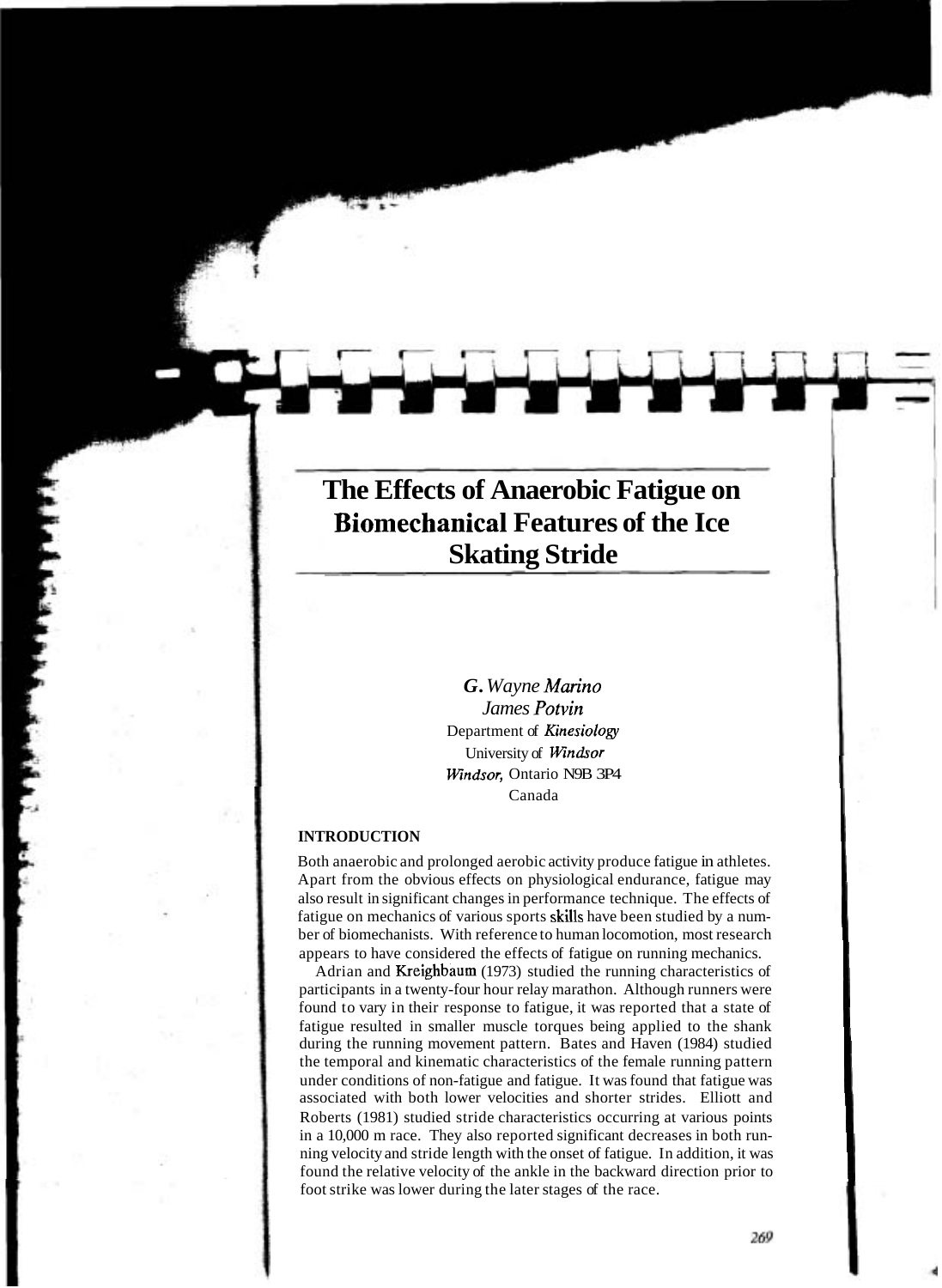Although no specific data were cited, Lagasse (1979) hypothesized changes in the biomechanics of hockey skills under conditions of fatigue. This speculation was based on previous theoretical research dealing with the response characteristics of fatigued muscle as well as more applied research into the effects of fatigue on other gross motor skills. Greer and Dillman (1984) looked at the effects of fatigue on selected kinematic features of the ice skating strides of sixteen elite hockey players. Results indicated that both single and double support times increased with fatigue, resulting in a lower stride rate. Also, the time to skate 23.4 m during each of the lengths of the ice covered increased significantly as the skaters tired. There were also several significant changes reported in both absolute angles at the knee and relative angles of the trunk and leg at strategic points  $\frac{1}{2}$  during the stride.

In summary, a case can be made, based on limited research on skating and more extensive work on running, that biomechanical characteristics of the ice skating stride are affected by fatigue. However, it appears that a good deal of work remains to be done before the precise changes are understood. Specifically, there is little or no evidence of attempts to identify changes in the kinetic properties of ice skating accompanying the onset of fatigue.

The purpose of this study was to investigate differences in both the basic stride characteristics and selected kinetic variables which accompany various levels of fatigue created by prolonged, high output, anaerobic work. Specifically, rates and lengths of striding as well as lower limb energy outputs, swing leg muscle torques and power were measured under both non-fatigued and fatigued conditions.

METHODS<br>Seventeen elite performers were selected as subjects. All were par-<br>ticipants in ice hockey at the Major Junior level and ranged in age from seventeen to twenty years old. Prior to analysis, two of the subjects were eliminated resulting in a final subject pool of fifteen.

The anaerobic capacity test of Lariviere and Godbout (1976) was selected as the skating task to be completed by each subject. Briefly, a subject started from a standing position, skated 30 m, stopped and returned. This procedure was repeated five more times (for a total of sixrepetitions) non-stop.

A Locam camera set to operate at 100 fps was strategically placed to record a side view of each skater. The camera was set in a position to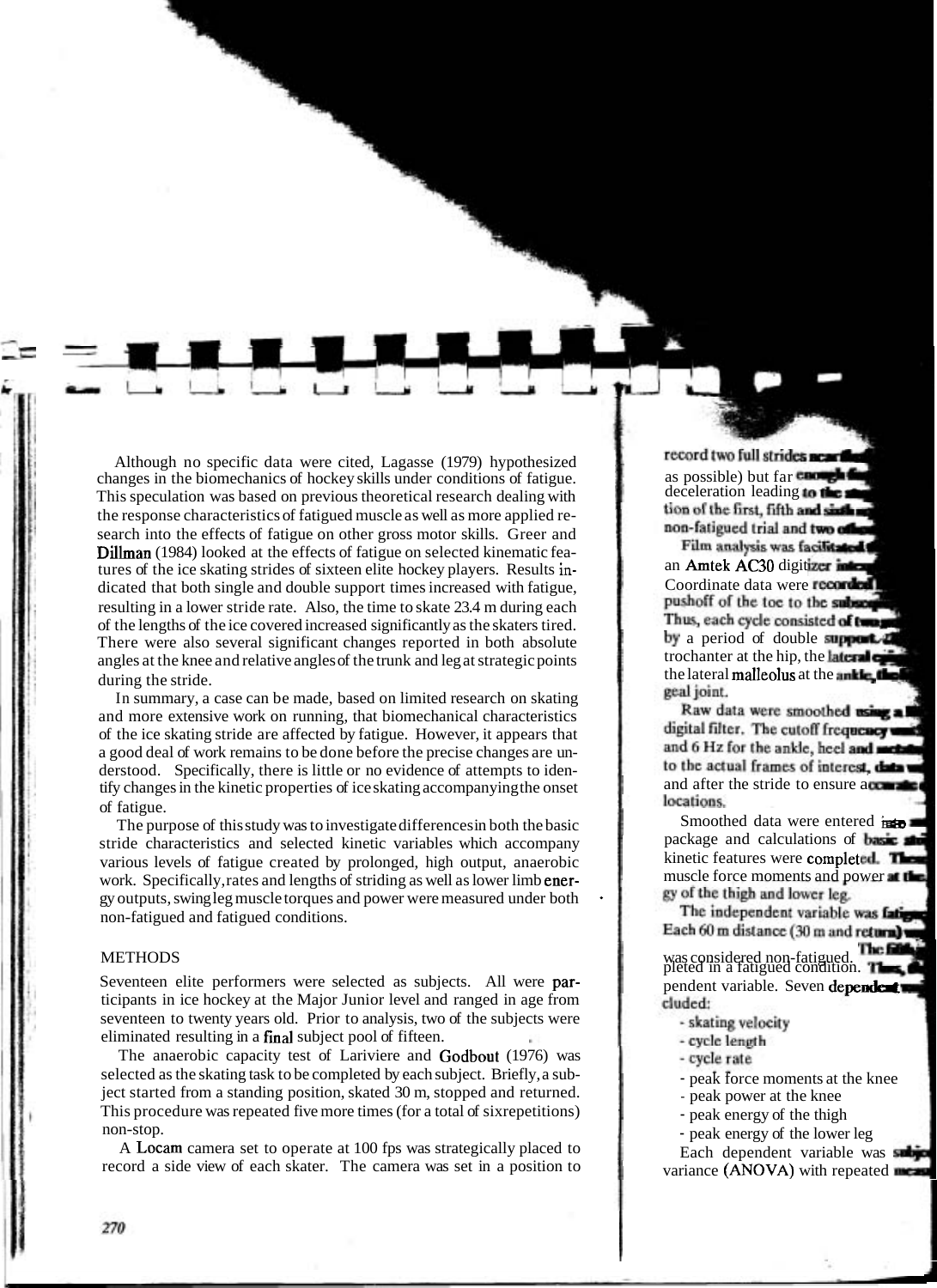record two full strides near the end of a length (to ensure as high a velocity as possible) hut far enough from the end to avoid recording a period of deceleration leading to the stop. Filmed records were taken of the portion of the first, **fifth** and sixth repetitions. This ensured assessment of one non-fatigued trial and two others at progressively higher fatigue levels.

Film analysis was facilitated through use of a Vanguard projector, and an Amtek AC30 digitizer interphased with an Apple I1 microcomputer. Coordinate data were recorded for each frame of film from the point of pushoff of the toe to the subsequent pushoff of the toe of the same leg. Thus, each cycle consisted of two periods of single support, each followed by a period of double support. Data were collected for the greater trochanter at the hip, the lateral epicondyle of the disal femur of the knee, the lateral malleolus at the ankle, the heel, and the fifth metatarsal-phalangeal joint.

Raw data were smoothed using a Butterworth fourth-order, low pass digital filter. The cutoff frequency was 5 Hz for the hip and knee markers and 6 Hz for the ankle, heel and metatarsal-phalangeal joint. In addition to the actual frames of interest, data were entered for ten frames before and after the stride to ensure accurate estimates of the real life segment locations. **P** - locations.

Smoothed data were entered into an appropriate dynamics software package and calculations of basic stride characteristics and selected kinetic features were completed. These kinetic properties included net muscle force moments and power at the knee and total mechanical energy of the thigh and lower leg.

The independent variable was fatigue as represented by trial number. Each 60 m distance (30 m and return) was considered a trial. The first trial was considered non-fatigued. The fifth and sixth were assumed to be completed in a fatigued condition. Thus, there were three levels of the independent variable. Seven dependent variables were measured. These included:

- skating velocity
- cycle length
- cycle rate
- peak force moments at the knee
- peak power at the knee
- peak energy of the thigh
- peak energy of the lower leg

Each dependent variable was subjected to a one-way analysis of variance (ANOVA) with repeated measures to assess the statistical sig-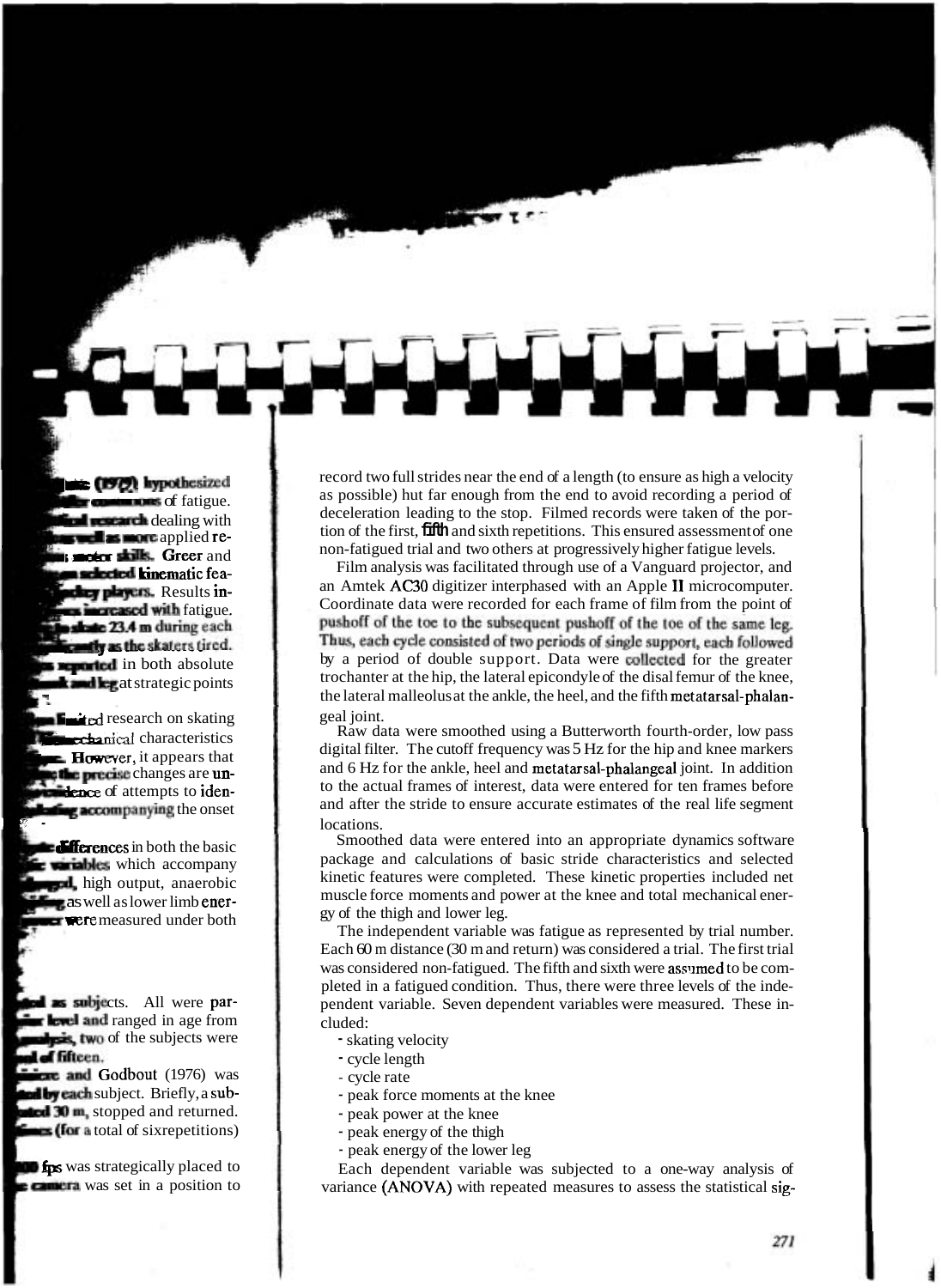nificance of between trial differences. Where appropriate, a Neuman-Keuls post-hoc, multiple comparisons analysis was used to further clarify the differences.

# **RESULTS AND DISCUSSION**

Three levels of the independent variable fatigue were represented by trials one, five and six of a continuous, maximum effort skating task. Both kinematic and kinetic aspects of the movement were measured.

Basic characteristics of the skating cycle are presented in Table 1.

#### **Table 1**

Means of Skating Cycle Kinematics Under Three Conditions of Fatigue  $N = 15$ 

|                     |   | Non-Fatigued |          | Fatigued |
|---------------------|---|--------------|----------|----------|
|                     |   | Trials       | Trials 5 | Trials6  |
| Skating Velocity* x |   | 6.66         | 5.55     | 5.64     |
| (m/s)               |   | .61          | .58      | .61      |
| Cycle Length        | X | 4.76         | 4.83     | 4.87     |
| (m)                 |   | .65          | .91      | .82      |
| Cycle Rate*         | X | 1.40         | 1.15     | 1.16     |
| (c/s)               |   | .12          | .13      |          |

\*Significant Between Trial Differences at  $P \le 0.05$ .

The mean skating velocity in the non-fatigued trial was 6.66 m/s. This was found to be significally high (P.05) than the velocities recorded under each of the fatigued condition  $(5.55 \text{ m/s}$  and  $5.64 \text{ m/s})$ . These differences in velocity were accompanied by significant decreases in the rate of striding  $(P \tcdot .05)$  as indicated by the cycle rates under non-fatigued  $(1.40 \text{ c/s})$ and fatigued (1.15 c/s and 1.16 c/s) conditions. No significant differences in cycle length were found as fatigue increased. Thus, it appears that the decreases in velocity which occur as a skater tires are due primarily to a slower rate of movement. In addition, it is evident that the longer cycle time allowed the subjects to utilize the glide phase of the skating pattern to achieve fairly consistent cycle lengths even under conditions of fatigue.

To further investigate mechanical changes occurring with the onset of fatigue, kinematic data were combined with inertial parameters to estimate net force moments and power at the knee joint during the swing phase of the leg motion. Also, potential, kinetic and rotational energies of the thigh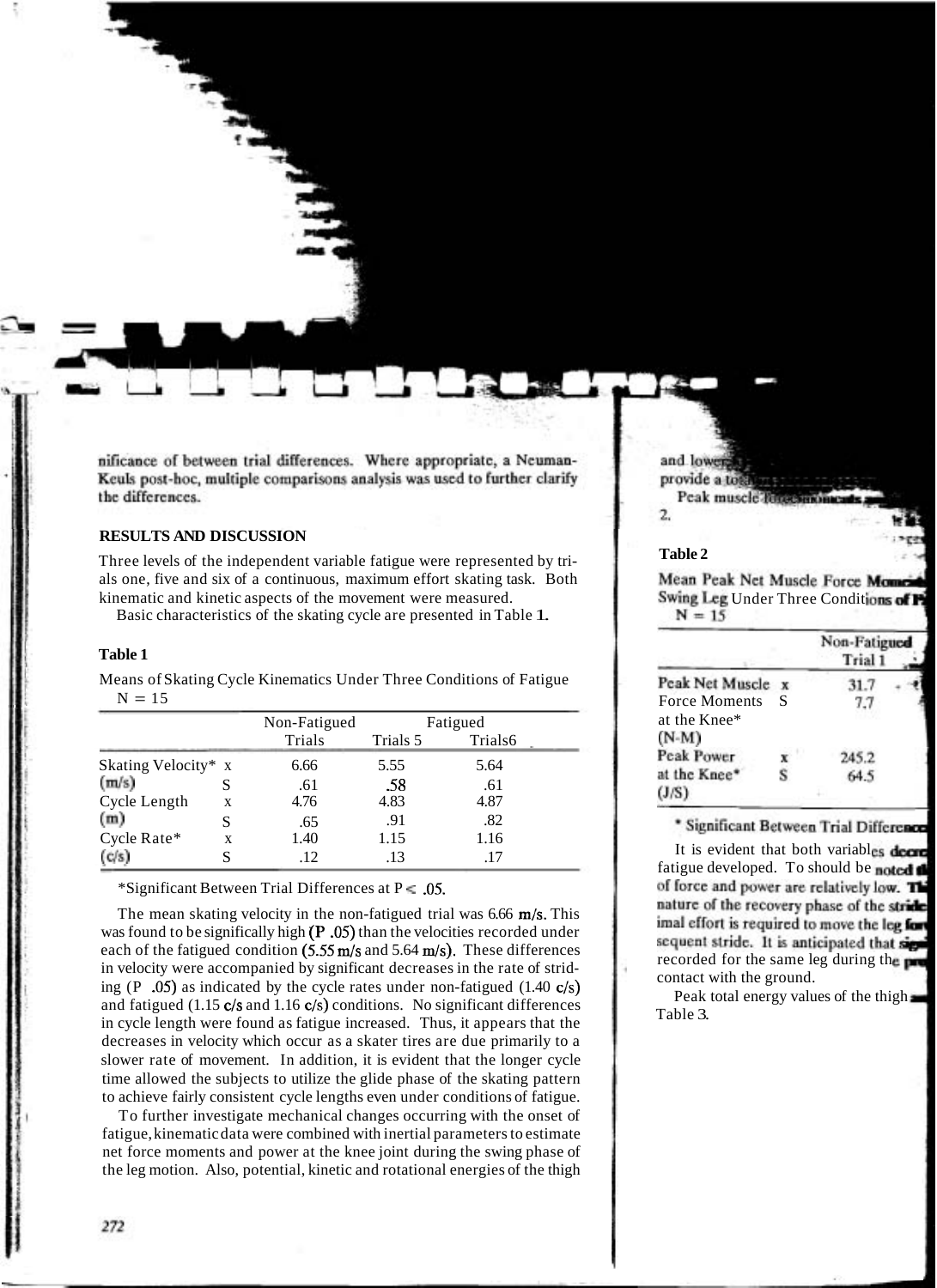and lower leg were determined at each frame of film and combined to provide a total mechanical energy value.

Peak muscle force moments and power at the knee are listed in Table 2.

### Table 2

Mean Peak Net Muscle Force Moments and Power at the Knee of the Swing Leg Under Three Conditions of Fatigue

Non-Fatigued Fatigued a. Trial **1** Trial **5** Trial **6**  Peak Net Muscle x **31.7** 23.2 23.5 Force Moments S **7.7 6.1 5.6**  at the Knee\*  $(N-M)$ Peak Power x 245.2 164.9 160.03<br>at the Knee<sup>\*</sup> S 64.5 41.7 44.3 at the Knee\* S **64.5 41.7 44.3** 

 $N = 15$ 

\* Significant Between Trial Differences at P < **.05.** 

It is evident that both variables decreased significantly ( $P \le 0.05$ ) as fatigue developed. To should be noted that the values for both moments of force and power are relatively low. This is probably due to the passive nature of the recovery phase of the stride and the fact that only sub-maximal effort is required to move the leg forward in preparation for the subsequent stride. It is anticipated that significantly higher values would be recorded for the same leg during the propulsive phases when the foot is contact with the ground.

Peak total energy values of the thigh and lower leg (shank) are listed in Table 3.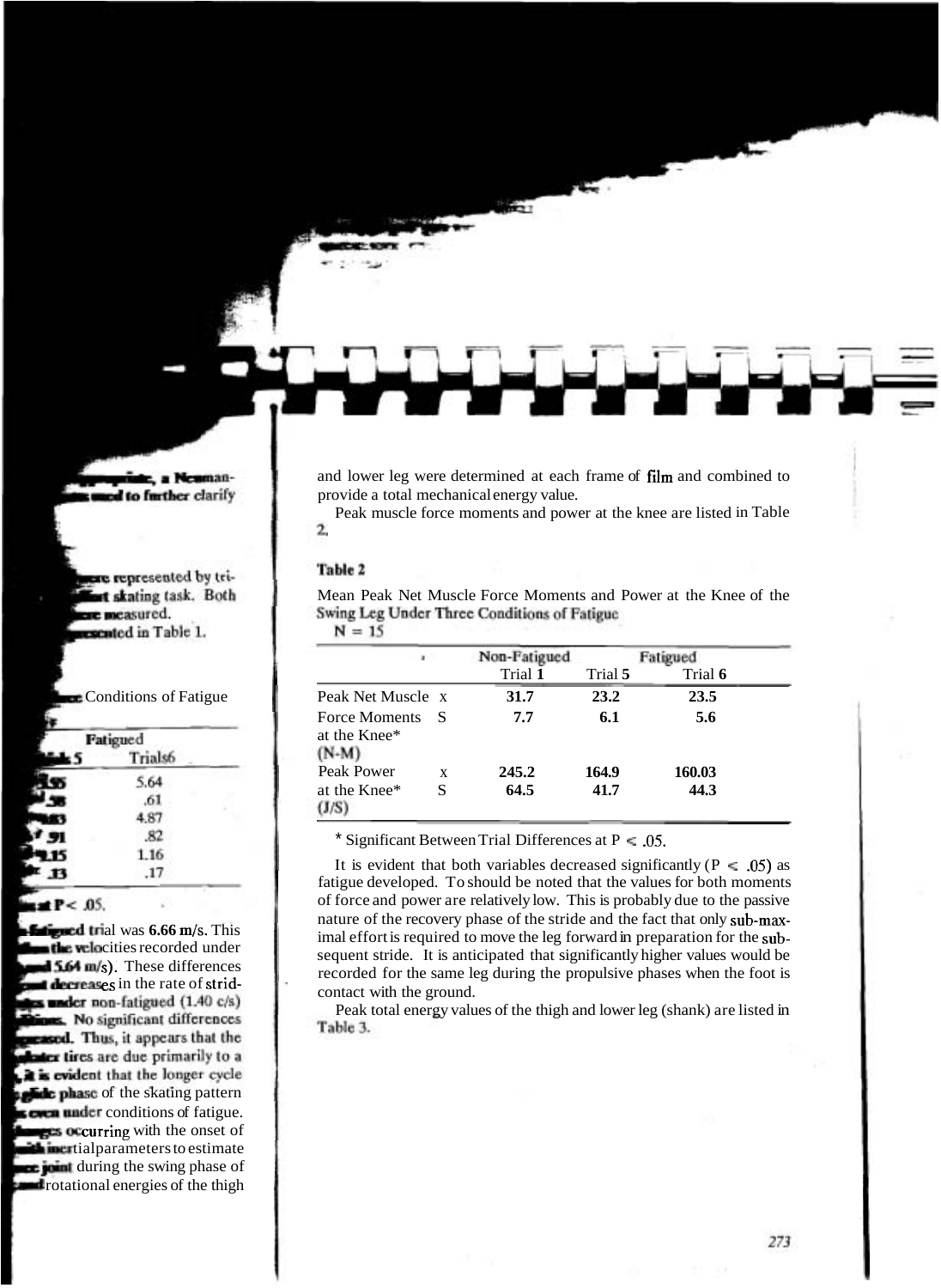Table 3.

| Mean Peak Total Energy Values of the Thigh and Lower Leg Under Three |  |  |
|----------------------------------------------------------------------|--|--|
| Conditions of Fatigue                                                |  |  |
|                                                                      |  |  |

|                                    |   | Non-Fatigued | Fatigued |         |  |
|------------------------------------|---|--------------|----------|---------|--|
|                                    |   | Trial 1      | Trial 5  | Trial 6 |  |
| Peak Energy                        | X | 480.6        | 414.8    | 421.0   |  |
| of the Thigh*<br>$(\mathbf{J})$    | S | 64.3         | 60.3     | 64.3    |  |
| Peak Energy of                     | X | 270.6        | 221.1    | 226.4   |  |
| the Lower Leg* S<br>$(\mathbf{J})$ |   | 41.6         | 36.3     | 39.2    |  |

\*Significant Between Trial Differences at P c .05

ANOVA revealed that both thigh and shank peak energies decreased significantly (P  $\rm c$  .05) from Trial 1 to both Trials 5 and 6. There were no significant differences between Trials 5 and 6. Since energy depends on both fixed and inertial properties such as mass and moment of inertia, and variable values such as height and velocity, it is apparent that energy changes reflect decreased velocity of segmental movements. The deterioration in peak energies as fatigue increases would naturally occur as a result of the lower muscle forces and power previously discussed and illustrated in Table 2.

# **SUMMARY AND CONCLUSIONS**

Of particular note is the fact that the only significant differences found in this study occurred between Trial 1 (non-fatigued) and both Trials 5 and 6 (fatigued). None of the dependent variables showed significant differences between Trials 5 and 6. It took, on average, about 45 to 50 seconds for the subjects to complete the total task. Thus, it is evident that significant changes in skating technique had occurred after 30 s of continuous maximum effort skating. These results point out the importance of relatively quick personnel changes during periods of high intensity, non-stop motion. The consequence of fatigue as reflected in the lower torque, power and energy values are that players are not able to move as fast. This certainly has implications for effective performance in ice hockey. Of possibly even greater significance is the potential for injury. If a player's movement is slower in a fatigued condition, it may be more difficult to stop or